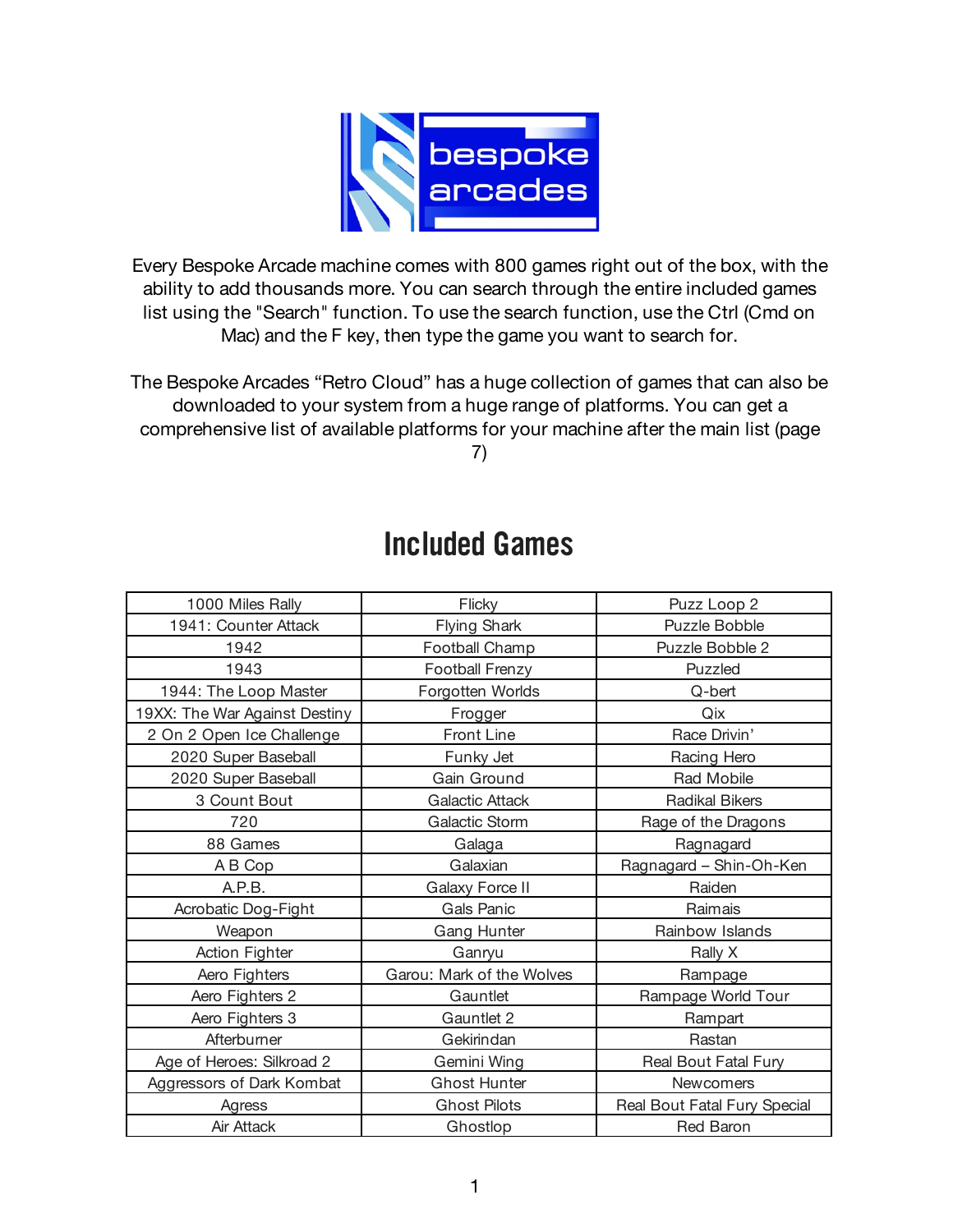| <b>Raid Unit</b>          | <b>Ghosts'N Goblins</b> | Renegade                     |
|---------------------------|-------------------------|------------------------------|
| Air Duel                  | Ghouls'n Ghosts         | Return of the Invaders       |
| Air Rescue                | GI Joe                  | Return of the Jedi           |
| Airwolf                   | Giga Wing               | Slammasters II               |
| Ajax                      | Gladiator               | Riot                         |
| Akuma-Jou Dracula         | <b>G-LOC Air Battle</b> | Ristar                       |
| Aladdin                   | Goal '92                | RoadBlasters                 |
| Castle                    | Goal Goal Goal          | Robo Army                    |
| Alex Kidd: The Lost Stars | <b>Gold Medalist</b>    | Robocop                      |
| Ali Baba and 40 Thieves   | Golden Axe              | Robocop 2                    |
| Alien Arena               | Golden Axe II           | <b>Robot Bowl</b>            |
| Alien Soldier             | <b>Grand Slam</b>       | Robotron: 2084               |
| Alien Storm               | <b>Grand Striker 2</b>  | Smash TV                     |
| Alien Syndrome            | Gravitar                | Rock 'n Rage                 |
| Alien Vs Predator         | <b>Great Swordsman</b>  | Roc'n Rope                   |
| Alien3: The Gun           | Green Beret             | Rolling Thunder              |
| Aliens                    | <b>Grid Seeker</b>      | Root Beer Tapper             |
| All American Football     | Growl                   | Route 16                     |
| Alpha Mission II          | Guerrilla War           | R-Type                       |
| Alpine Ski                | Gun & Frontier          | Run and Gun                  |
| Altair                    | Gunbarich               | Rygar                        |
| <b>Altered Beast</b>      | Gunsmoke                | S.T.U.N. Runner              |
| Amazing Maze              | <b>Gunstar Heroes</b>   | Saboten Bombers              |
| American Speedway         | Gururin                 | Sadari                       |
| Andro Dunos               | Gyruss                  | Safari                       |
| Aqua Jack                 | Hammerin' Harry         | Safari Rally                 |
| Aquarium                  | Hang-On                 | Salamander                   |
| Arabian                   | Hard Drivin'            | Samurai Shodown              |
| Arabian Fight             | Hat Trick Hero '93      | Samurai Shodown 2            |
| Arabian Magic             | <b>Haunted Castle</b>   | Samurai Shodown 3            |
|                           |                         | Samurai Shodown 4 -          |
| Arbalester                | Heavy Barrel            | Amakusa's Revenge            |
| <b>Arch Rivals</b>        | Hippodrome              | Samurai Shodown 5            |
| Arkanoid                  | Hook                    | San Francisco Rush 2049      |
|                           |                         | San Francisco Rush The Rock: |
| Arkanoid - Revenge of DOH | Hoops '96               | <b>Alcatraz Edition</b>      |
| <b>Armored Warriors</b>   | <b>Hot Shots Tennis</b> | Sarge                        |
| Art of Fighting           | Hydro Thunder           | Satan's Hollow               |
| Art of Fighting 2         | <b>Hyper Sports</b>     | Saturday Night Slam Masters  |
| Art of Fighting 3         | Hyper Street Fighter 2  | Savage Reign                 |
| Asterix                   | Ikari III - The Rescue  | Savage Reign                 |
| Asteroids                 | Ikari Warriors          | Scramble                     |
| Asteroids Deluxe          | In The Hunt             | Sengoku                      |
| Astro Blaster             | of Doom                 | Sengoku 2                    |
| B. Rap Boys               | Insektor X              | Sengoku 3                    |
| Bad Dudes vs Dragon ninja | International Cup '94   | Sexy Parodius                |
| <b>Badlands</b>           | Iron Horse              | Shadow Dancer                |
| Bagman                    | Road                    | Shadow warriors              |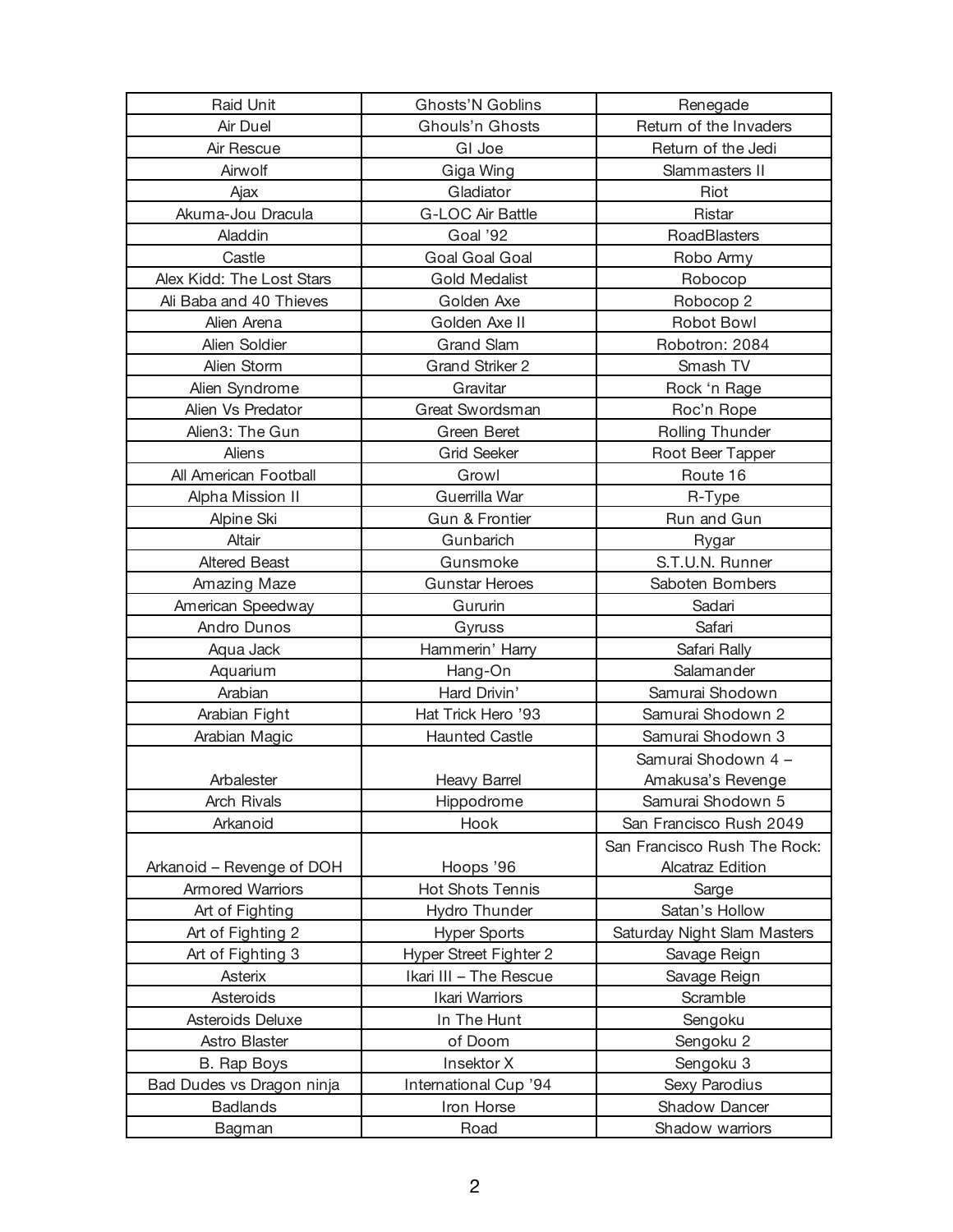| <b>Balloon Fight</b>               | J J Squawkers                | Seal                         |
|------------------------------------|------------------------------|------------------------------|
|                                    |                              | Shining Force: The Legacy of |
| <b>Bang Bead</b>                   | Jack Rabbit                  | Great Intention              |
| <b>Bank Panic</b>                  | Jackal                       | Shining in the Darkness      |
| <b>Barrier</b>                     | Master                       | Shinobi                      |
| Baseball                           | Jackie Chan in Fists of Fire | Master                       |
| <b>Baseball Stars 2</b>            | J-League Soccer V-Shoot      | <b>Shock Troopers</b>        |
| <b>Baseball Stars Professional</b> | Joe and Mac Returns          | Shock Troopers: 2nd Squad    |
| Baseball: The Season II            | Joust                        | Sidewinder                   |
| Batman                             | Joust 2                      | Silk Worm                    |
| <b>Batman Forever</b>              | Jungle Hunt                  | Sinistar                     |
| <b>Battle Circuit</b>              | Kageki                       | <b>Sky Kid</b>               |
| <b>Battle Flip Shot</b>            | Kangaroo                     | <b>Sky Soldiers</b>          |
| <b>Battle K-Road</b>               | Karate Champ                 | Slap Fight                   |
| Battle Lane Vol 5                  | Karnov                       | Snow Bros                    |
| <b>Battle Shark</b>                | Karnov's Revenge             | Snow Bros 2                  |
| <b>Battletoads</b>                 | <b>Kick Goal</b>             | Soccer Brawl                 |
| Battlezone                         | Kick Off                     | Soccer Superstars            |
| <b>BC Story</b>                    | Kid Chameleon                | Darkness                     |
| Bermuda Triangle                   | Kid Niki - Radical Ninja     | Sonic 3 & Knuckles           |
| Best Of Best                       | Kiki Kaikai                  | Sonic 3D Blast               |
| <b>Big Striker</b>                 | Killer Instinct              | Sonic Spinball               |
| <b>Bio-Hazard Battle</b>           | Killer Instinct 2            | Sonic the Hedgehog           |
| <b>Bionic Commando</b>             | King of Boxer                | Sonic the Hedgehog 2         |
| <b>Black Panther</b>               | King of Fighters 2000        | Space Duel                   |
| <b>Black Tiger</b>                 | King of Fighters 2000        | Space Gun                    |
| <b>Black Widow</b>                 | King of Fighters 2001        | Space Harrier                |
| <b>Blade Master</b>                | King of Fighters 2001        | Space Harrier II             |
| <b>Blades of Steel</b>             | King of Fighters 2002        | Space Invaders               |
| <b>Blast Off</b>                   | King of Fighters 2003        | Space Invaders '91           |
| <b>Blasted</b>                     | King of Fighters '94         | Space Invaders '95           |
| <b>Blaster</b>                     | King of Fighters '95         | Space Invaders DX            |
| <b>Blasteroids</b>                 | King of Fighters '96         | Space Invaders Pt 2          |
| Blaze On                           | King of Fighters '97         | Space Ranger                 |
| <b>Blazer</b>                      | Slugfest                     | Speed Up                     |
| <b>Blazing Lazers</b>              | <b>Battle</b>                | Spider-Man: The Videogame    |
| <b>Blazing Star</b>                | King of the Monsters         | Spin Master                  |
| <b>Block Block</b>                 | Next Thing                   | Splash                       |
| <b>Block Carnival</b>              | <b>Battle</b>                | Splat                        |
| <b>Blood Bros</b>                  | Klax                         | <b>Splatter House</b>        |
| <b>Blood Storm</b>                 | Knights of the Round         | Spot                         |
| <b>Blood Warrior</b>               | Kozmik Krooz'r               | Sprint 2                     |
| Bloxeed                            | Kuri Kinton                  | SPY - Special Project Y      |
| <b>Blue Hawk</b>                   | Lady Killer                  | Spy Hunter                   |
| <b>Blue Print</b>                  | King Nole                    | Spy Hunter 2                 |
| Blue's Journey                     | Last Resort                  | Squash                       |
| Body Slam                          | League Bowling               | <b>SRD Mission</b>           |
| Boggy '84                          | Legend                       | <b>SS Mission</b>            |
|                                    |                              |                              |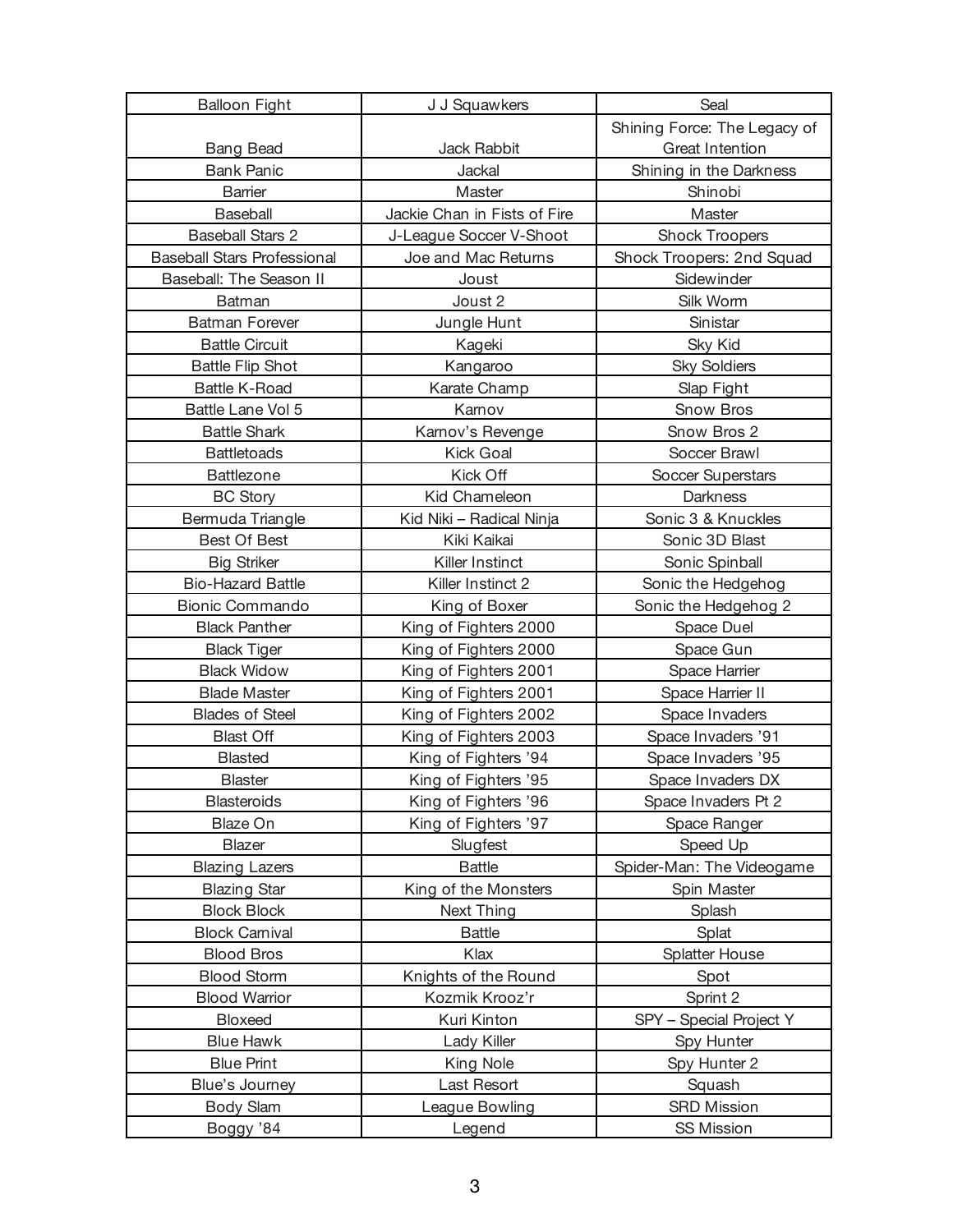| Bomb Bee                       | Legend of Hero Tonma           | <b>Stakes Winner</b>           |
|--------------------------------|--------------------------------|--------------------------------|
| Bomb Jack                      | Legend of Success Joe          | <b>Stakes Winner 2</b>         |
| <b>Bomb Kick</b>               | Leprechaun                     | <b>Star Force</b>              |
| Bomber Man World               | Lethal Crash Race              | Star Wars: Return of the Jedi  |
| <b>Bombjack Twin</b>           | Liberator                      | Street Fighter 2 Turbo         |
| Bonanza Bros.                  | Liberator                      | Street Fighter Alpha 2         |
| <b>Bonze Adventure</b>         | Light Crusader                 | Street Fighter Alpha 3         |
| Boogie Wings                   | Liquid Kids                    | Dreams                         |
| Boot Camp                      | Liquid Kids                    | Street Fighter I               |
| Boot Hill                      | Lock'n'Chase                   | Street Fighter II              |
| Bosconian                      | Loco-Motion                    | <b>Street Slam</b>             |
| <b>Breakers</b>                | Lode Runner - The Dig Fight    | Streets of Rage                |
|                                | Lode Runner II - The Bungeling |                                |
| <b>Bubble Bobble</b>           | <b>Strikes Back</b>            | Streets of Rage 2              |
| <b>Bubble Symphony</b>         | Labyrinth                      | Strider                        |
|                                | Lode Runner IV: Teikoku        |                                |
| <b>Bubbles</b>                 | Karano Dasshutsu               | Strikers 1945                  |
| <b>Buccaneers</b>              | Lost Tomb                      | <b>Sunset Riders</b>           |
| <b>Buggy Boy Junior</b>        | Lovely Cards                   | Super Breakout                 |
| <b>Buggy Challenge</b>         | Lucky & Wild                   | Super Dodge Ball               |
| <b>Burger Time</b>             | Lunar Lander                   | <b>Super Doubles Tennis</b>    |
| Burnin' Rubber                 | Lunar Rescue                   | Super Locomotive               |
| <b>Burning Fight</b>           | Athletics 2                    | Super Monaco GP                |
| Cabal                          | Mad Ball V2                    | Super Off Road                 |
| Cadash                         | Mad Crasher                    | Super Puzzle Fighter II Turbo  |
| <b>Cadillacs and Dinosaurs</b> | Mad Donna                      | Super Qix                      |
| Cameltry                       | Mad Gear                       | <b>Super Sidekick</b>          |
|                                |                                | Super Sidekicks 2 - The World  |
| Capcom Sports Club             | Mad Motor                      | Championship                   |
| Avengers                       | Mad Planets                    | Glory                          |
| Captain Commando               | Mad Shark                      | <b>Super Sprint</b>            |
| Captain Silver                 | Mag Max                        | Super Street Fighter 2         |
| Captain Sky Hawk               | Magic Bubble                   | Super Street Fighter 2 Turbo   |
| Captain Tomaday                | Magic Johnson's Fast Break     | <b>Super Thunder Blade</b>     |
| Carrier Air Wing               | Magic Sword - Heroic Fantasy   | SVC Chaos: SNK vs Capcom       |
| Castlevania                    | Magical Cat Adventure          | Sweat 'N Gears                 |
| Caveman Ninja                  | <b>Magical Crystals</b>        | Sword of Vermilion             |
| Centipede                      | Magical Drop II                | <b>Tapper</b>                  |
| Chack 'n Pop                   | Magical Drop III               | Taxi Driver                    |
| <b>Champion Wrestler</b>       | Magician Lord                  | Tecmo Euro League              |
| Championship Sprint            | Major Havoc                    | Tecmo World Cup                |
| Chase HQ                       | Major Title                    | Tecmo World Cup '90            |
| <b>Chequered Flag</b>          | Mania Challenge                | Tecmo World Cup '94            |
| Chiller                        | Maniac Square                  | Tecmo World Cup Millennium     |
| Chip'n Dale: Rescue Rangers    | Many Block                     | Tecmo World Soccer 96          |
| Choplifter                     | Mappy                          | Teenage Mutant Ninja Turtles   |
|                                |                                | Teenage Mutant Ninja Turtles - |
| Chopper I                      | Marble Madness                 | Turtles in Time                |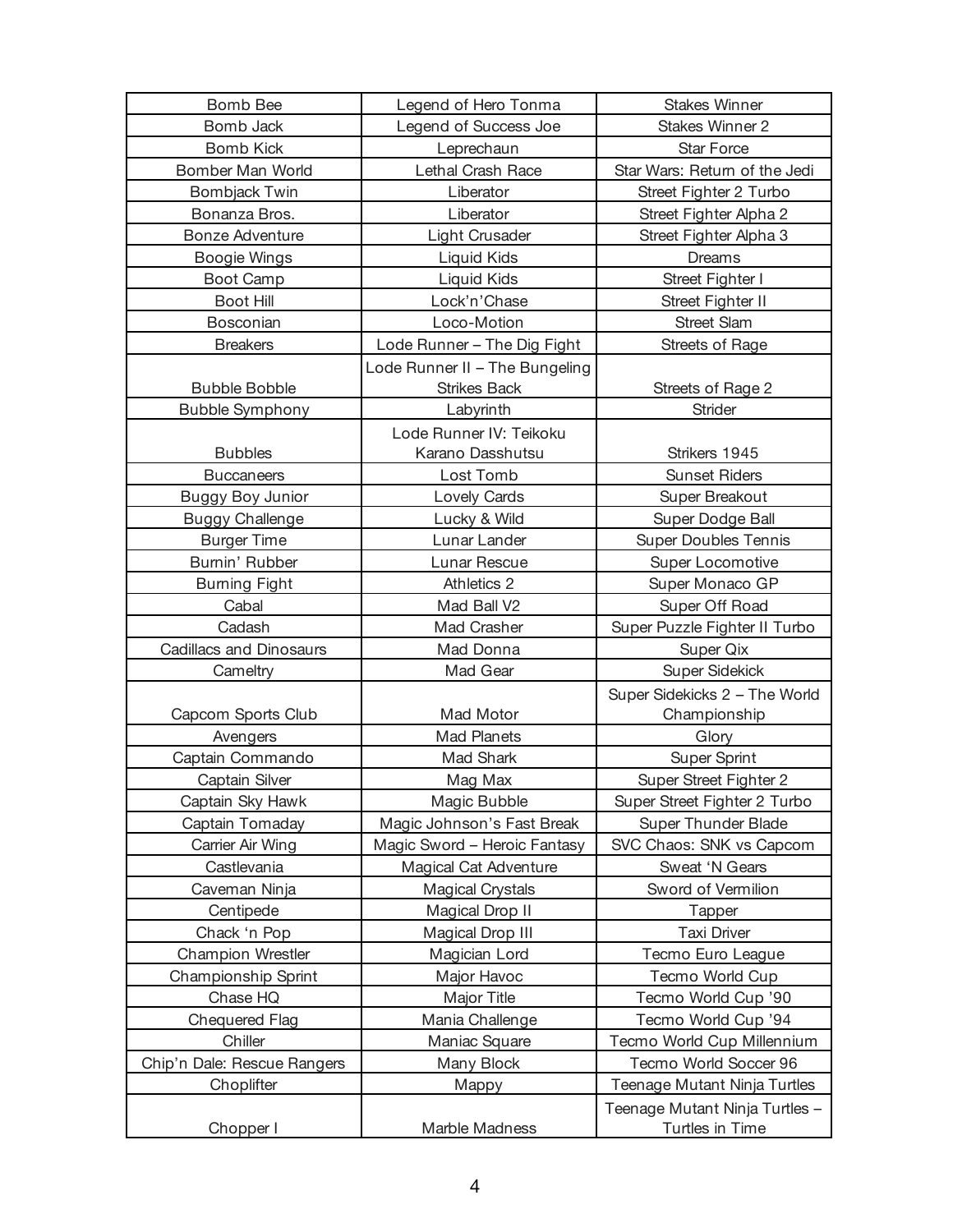|                                  |                              | Teenage Mutant Ninja Turtles II: |
|----------------------------------|------------------------------|----------------------------------|
| Circus Charlie                   | Mario Bros                   | The Arcade Game                  |
| Cleopatra Fortune                | Mario's Open Golf            | Tehkan World Cup                 |
| Colony 7                         | Markham                      | Tekken                           |
| Columns                          | Shooting                     | Tempest                          |
| Columns III                      | Marvel Super Heroes          | Tengai                           |
| <b>Combat School</b>             | Fighter                      | Terra Cresta                     |
| Comix Zone                       | <b>Super Heroes</b>          | <b>Terra Force</b>               |
| Commando                         | Mazinger Z                   | <b>Tetris</b>                    |
| <b>Continental Circus</b>        | Mechanized Attack            | Tetris Plus 2                    |
| Contra                           | Fighters                     | The Big Pro Wrestling            |
| Crack Down                       | Mega Man 3                   | The Crystal of Kings             |
| Crazy Balloon                    | Mega Man: The Power Battle   | The Fairyland Story              |
| Crazy Climber                    | Mega Twins                   | The Irritating Maze              |
| Crossbow                         | Mercs                        | The Last Blade                   |
| <b>Crossed Swords</b>            | <b>Metal Black</b>           | The Last Blade 2                 |
| <b>Crude Buster</b>              | Metal Slug                   | The Legend of Kage               |
| Cruis'n USA                      | Metal Slug 2                 | The Lost Castle In Darkmist      |
| Cruis'n World                    | Metal Slug 3                 | The Main Event                   |
| Crush Roller                     | Metal Slug 4                 | The New Zealand Story            |
| <b>Crystal Castles</b>           | Metal Slug 5                 | The Ninja Kids                   |
| <b>Cube Quest</b>                | Metal Slug 6                 | The Punisher                     |
| Cuby Bop                         | Metal Slug X                 | The Simpsons                     |
| <b>Cue Brick</b>                 | Metroid                      | Thrash Rally                     |
| Curve Ball                       | MIA - Missing in Action      | <b>Three Wonders</b>             |
| Cutie Q                          | Michael Jackson's Moonwalker | Thunder Hoop                     |
| Cybattler                        | Midnight Resistance          | Thunderfox                       |
| Cyberball 2072                   | Mighty Pang                  | Tiger Road                       |
| Cyberbots: Fullmetal Madness     | Millipede                    | Timber                           |
| Cyber-Lip                        | Missile Command              | ToeJam & Earl                    |
| Angels                           | Money Money                  | Funkotron                        |
| Darius                           | Money Puzzle Exchanger       | Toki                             |
| Darius Gaiden                    | Moon Cresta                  | Tokio                            |
| Dark Seal                        | Moon Patrol                  | Toobin                           |
| Darkstalkers: The Night Warriors | Mortal Kombat                | <b>Top Hunter</b>                |
| D-Day                            | Mortal Kombat 2              | <b>Top Speed</b>                 |
| Decap Attack                     | Mortal Kombat 3              | <b>Total Carnage</b>             |
| Defender                         | Mortal Kombat 4              | <b>Track and Field</b>           |
| Defender 2 : Stargate            | Motos                        | Tube It                          |
| Dig Dug                          | Mr Dig                       | <b>Tumble Pop</b>                |
| Digger Man                       | Mr Do                        | <b>Twinkle Star Sprites</b>      |
| Dimahoo                          | Mr Do's Castle               | Typhoon                          |
|                                  |                              | Ultimate 11 - The SNK Football   |
| Discs of Tron                    | Mr Do's Wild Ride            | Championship                     |
| Dog Fight                        | Ms. Pac-Man                  | Ultimate Mortal Kombat 3         |
| Don Doko Don                     | Mutant Fighter               | <b>Ultimate Tennis</b>           |
| Donkey Kong                      | Mutant Night                 | Ultra Balloon                    |
| Donkey Kong 3                    | <b>Mutation Nation</b>       | Ultra Toukon Densetsu            |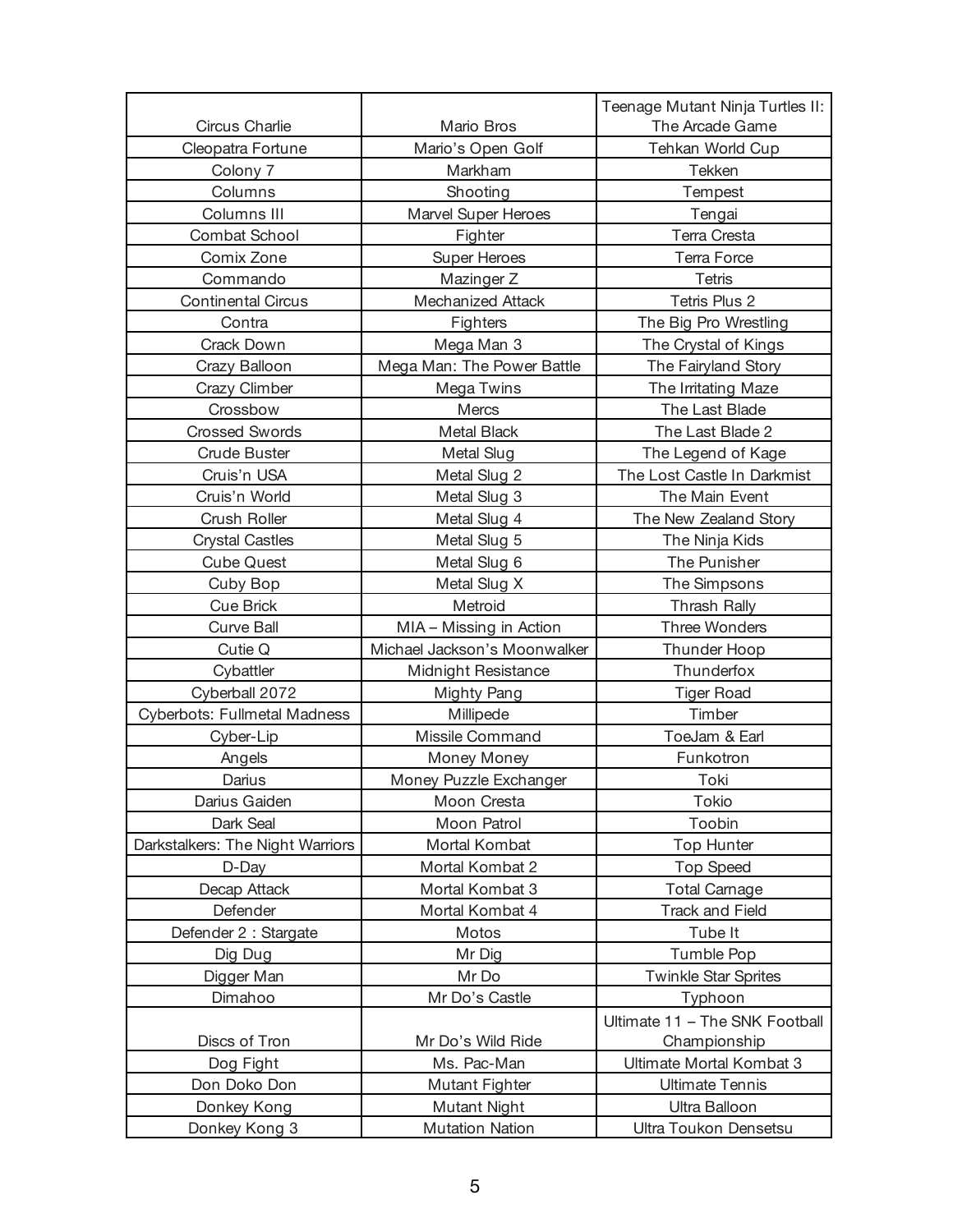| Double Dragon                 | <b>MVP</b>                     | Ultraman                      |
|-------------------------------|--------------------------------|-------------------------------|
| Double Dragon                 | NAM-1975                       | UN Defense Force: Earth Joker |
| Double Dragon 2               | <b>NARC</b>                    | <b>UN Squadron</b>            |
| Double Dribble                | Nastar                         | Vampire                       |
| Dr Mario                      | <b>NBA Hangtime</b>            | Vanguard                      |
| Machine                       | Neck-n-Neck                    | Vanguard 2                    |
| Dragon Blaze                  | Nemesis                        | Vastar                        |
| Dragon Spirit                 | Nemo                           | Vectorman                     |
| Dragonball Z                  | Neo Bomberman                  | Vendetta                      |
| Dragonball Z 2 - Super Battle | Neo Drift Out - New Technology | <b>Victory Road</b>           |
| Dream Soccer '94              | Neo Mr Do                      | Viewpoint                     |
| Dribbling                     | Neo Turf Masters               | Vigilante                     |
|                               | Neo-Geo Cup '98: The Road to   |                               |
| Drift Out                     | the Victory                    | Vimana                        |
| Driver's Edge                 | Revenge                        | Vindicators                   |
| <b>Driving Force</b>          | Nightmare in the Dark          | Violence Fight                |
| Duck Hunt                     | Ninja Combat                   | Virtua Fighter                |
| Dungeon Magic                 | Ninja Commando                 | Virtua Fighter 2              |
| Dungeons & Dragons: Shadow    |                                |                               |
| over Mystara                  | Ninja Gaiden                   | Volfied                       |
| Doom                          | Ninja Gaiden Episode II        | Voltage Fighter Gowcaizer     |
| Dynablaster - Bomber Man      | cho                            | Wacko                         |
| Dynasty Wars                  | Ninja Mission                  | Wanted                        |
| Eagle Shot Golf               | Ninja Spirit                   | War of Aero                   |
| Ecco Jr.                      | Off Road Thunder: Mud          | Wardner                       |
| Ecco the Dolphin              | Op Thunderbolt                 | Warlords                      |
| Ecco: The Tides of Time       | Operation Wolf                 | Episode III                   |
| Eco Fighters                  | Osman                          | <b>Water Balls</b>            |
| EDF: Earth Defense Force      | Out Run                        | <b>Water Match</b>            |
| Egg Hunt                      | Out Zone                       | Wayne Gretzky's 3D Hockey     |
| Egg Venture                   | Over Top                       | <b>Wheels Runner</b>          |
| Eight Man                     | P-47 Aces                      | Mesa                          |
| Electric Yo-Yo                | Pac-Land                       | Wild Western                  |
| <b>Elevator Action</b>        | Pac-Man                        | Windjammers                   |
| Elevator Action II            | Pac-Man Plus                   | Wizard of Wor                 |
| Empire City: 1931             | Pacmania                       | Wonder Boy III: Monster Lair  |
| Enduro Racer                  | Pang                           | Wonderboy                     |
| Escape from the Planet of the |                                |                               |
| <b>Robot Monsters</b>         | Paperboy                       | Wonderboy in Monster Land     |
| Escape Kids                   | Passing Shot                   | World Heroes                  |
| Esp RADE                      | Pengo                          | World Heroes 2                |
| Espial                        | Phoenix                        | World Heroes Perfect          |
| E-Swat - Cyber Police         | Pirate Ship HigeMaru           | <b>World Rally</b>            |
| ESWAT: City Under Siege       | Pit Fighter                    | <b>World Soccer Finals</b>    |
| <b>Excite Bike</b>            | Pleasure Goal                  | <b>World Tennis</b>           |
| <b>Exciting Hour</b>          | Plotting                       | <b>World Trophy Soccer</b>    |
| <b>Exciting Soccer</b>        | Plump Pop                      | Wrestle War                   |
| <b>Express Raider</b>         | Plus Alpha                     | <b>WWF Superstars</b>         |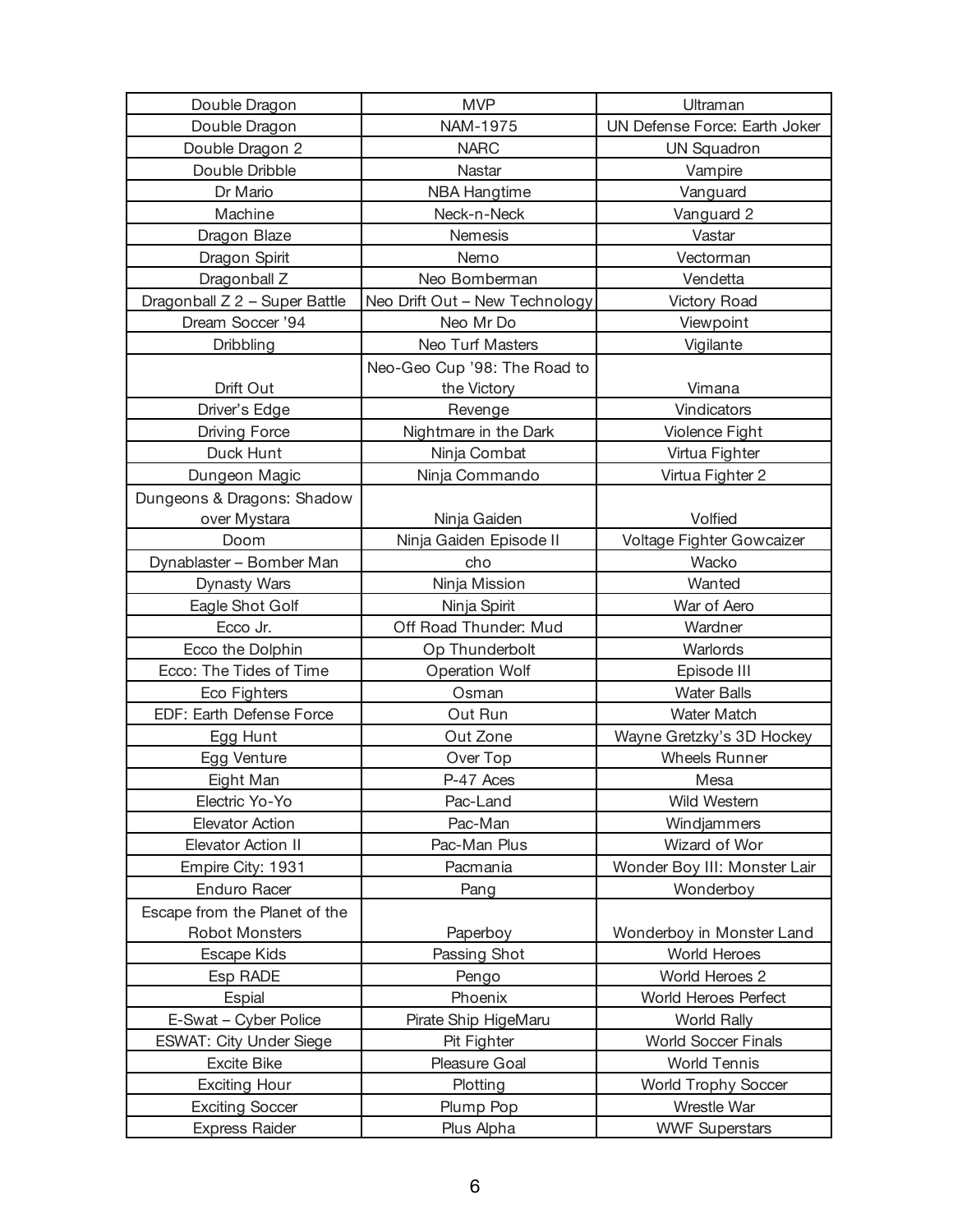| <b>Exzisus</b>                  | Pnickies                         | <b>WWF WrestleFest</b>      |
|---------------------------------|----------------------------------|-----------------------------|
| F-1 Dream                       | Pochi and Nyaa                   | WWF: Wrestlemania           |
| F1 Exhaust Note                 | Pole Position                    | X the Ball                  |
| F-1 Grand Prix                  | Pole Position II                 | Xain'd Sleena               |
| F-1 Grand Prix Part II          | Polybius                         | Xenon                       |
| Face Off                        | Pong                             | Xenophobe                   |
| Fantasia                        | Pop 'n Bounce                    | Xevious                     |
| Far East of Eden - Kabuki Klash | Pop'n Pop                        | Xexex                       |
| Fatal Fury - King of Fighters   | Popeye                           | X-Files                     |
| Fatal Fury 2                    | POW - Prisoners of War           | X-Men                       |
| Victory                         | Power Drive                      | X-Men Vs Street Fighter     |
| <b>Fatal Fury Special</b>       | <b>Power Instinct Matrimelee</b> | X-Men: Children of the Atom |
| Fatal Labyrinth                 | Power Spikes II                  | <b>XX Mission</b>           |
| <b>Fight Fever</b>              | Prehistoric Isle                 | <b>Xybots</b>               |
| <b>Fighting Basketball</b>      | Prehistoric Isle 2               | Xyonix                      |
| <b>Fighting Hawk</b>            | Primal Rage                      | Yie Ar Kung-Fu              |
| <b>Fighting Soccer</b>          | Progear                          | Zaxxon                      |
| <b>Final Blow</b>               | Psychic 5                        | Zed Blade                   |
| <b>Final Fight</b>              | Puchi Carat                      | Zoo Keeper                  |
| <b>Final Star Force</b>         | Pulstar                          | Zupapa                      |
| Flashgal                        | Punch-Out                        | $+62$ Atari 2600 titles     |